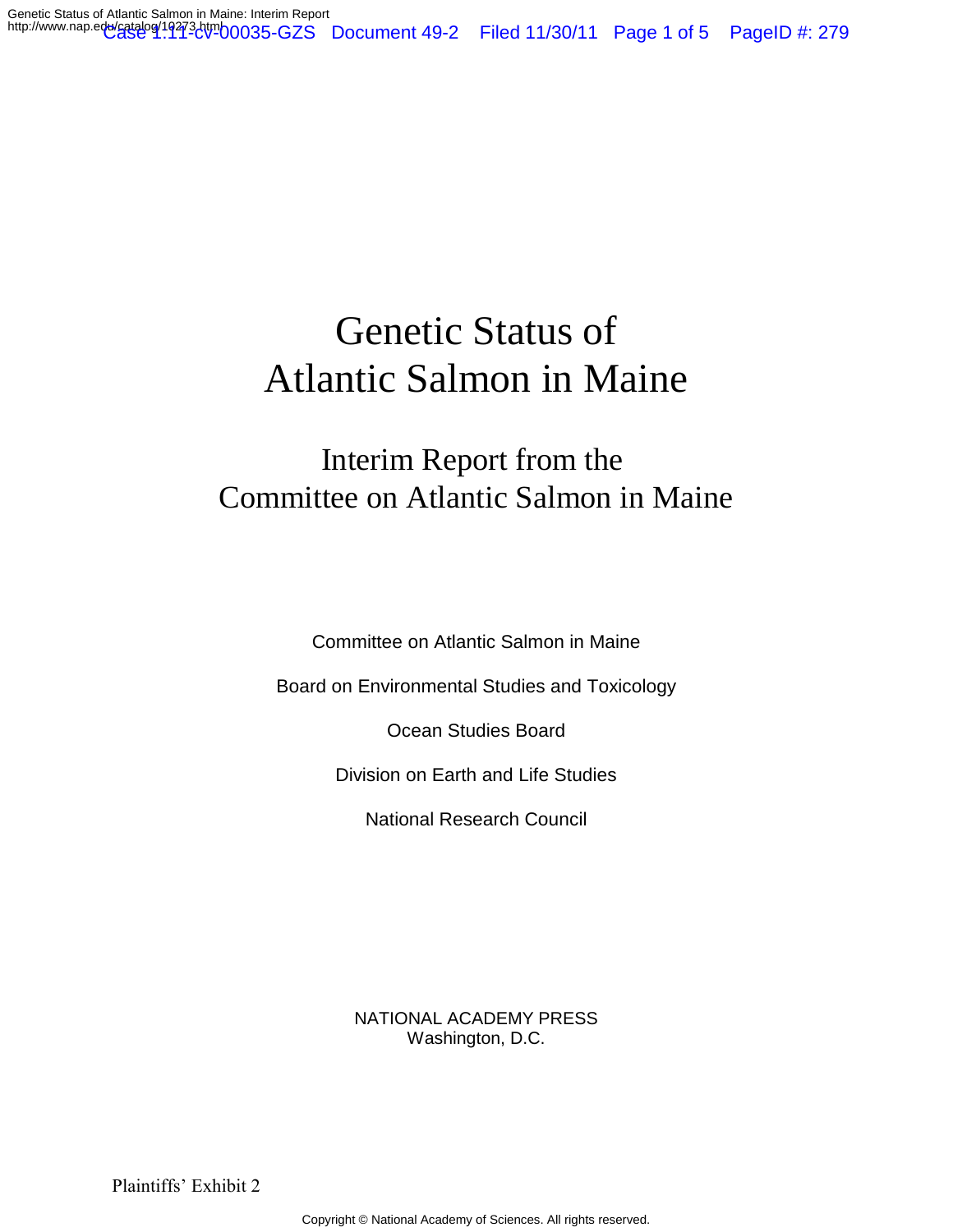#### **NATIONAL ACADEMY PRESS 2101 Constitution Ave., N.W. Washington, D.C. 20418**

NOTICE: The project that is the subject of this report was approved by the Governing Board of the National Research Council, whose members are drawn from the councils of the National Academy of Sciences, the National Academy of Engineering, and the Institute of Medicine. The members of the committee responsible for the report were chosen for their special competences and with regard for appropriate balance.

This project was supported by Grant No. 01-0008 between the National Academy of Sciences and the National Fish and Wildlife Foundation. Any opinions, findings, conclusions, or recommendations expressed in this publication are those of the author(s) and do not necessarily reflect the view of the organizations or agencies that provided support for this project.

International Standard Book Number: 0-309-08311-7

Cover: design by Van Nguyen; salmon illustration by Walter H. Rich from *Fishes of New England: The Salmons*, plate 4

Additional copies of this report are available from:

National Academy Press 2101 Constitution Ave., NW Box 285 Washington, DC 20055

800-624-6242 202-334-3313 (in the Washington metropolitan area) http://www.nap.edu

Copyright 2002 by the National Academy of Sciences. All rights reserved.

Printed in the United States of America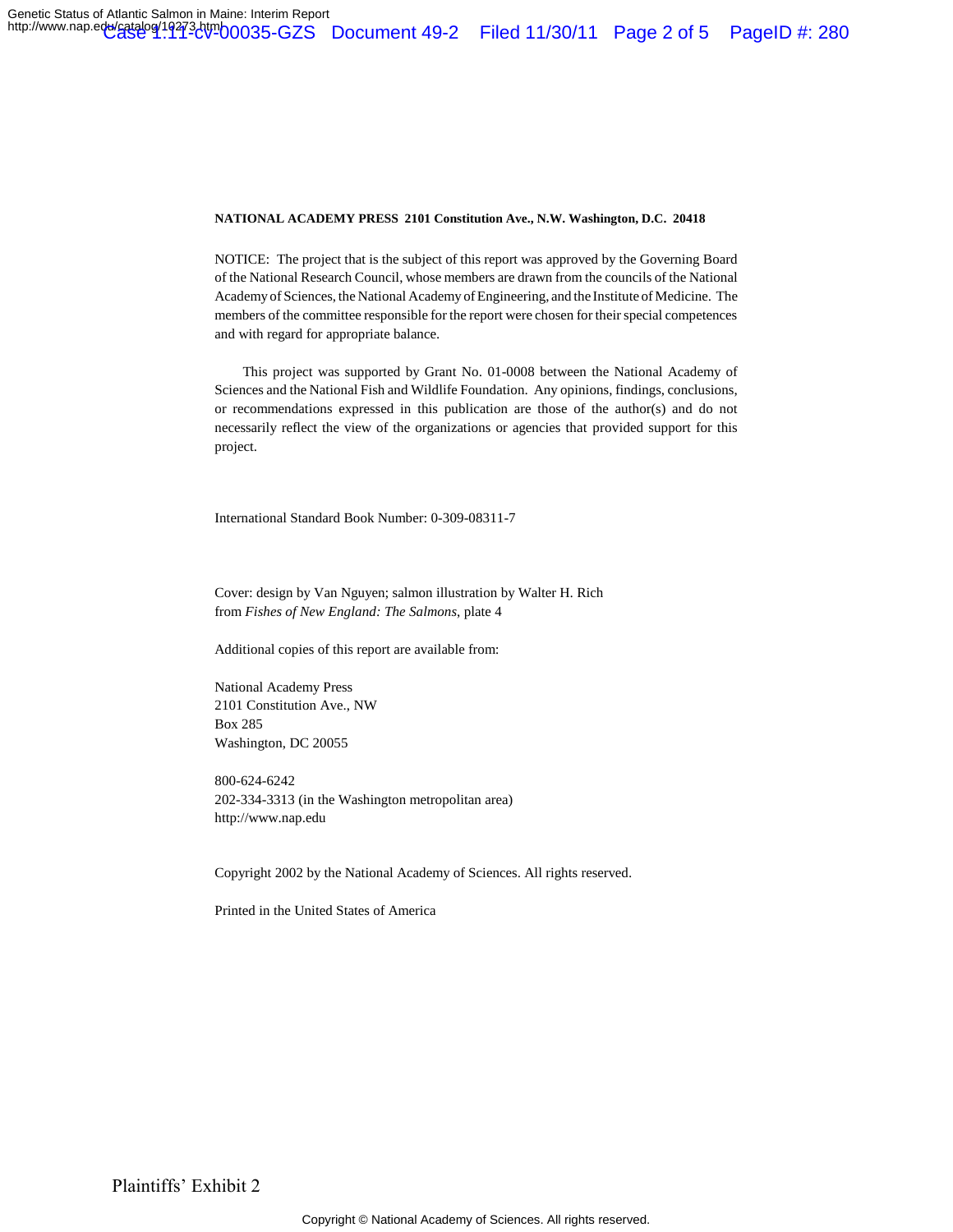## THE NATIONAL ACADEMIES

National Academy of Sciences National Academy of Engineering Institute of Medicine **National Research Council** 

The **National Academy of Sciences** is a private, nonprofit, self-perpetuating society of distinguished scholars engaged in scientific and engineering research, dedicated to the furtherance of science and technology and to their use for the general welfare. Upon the authority of the charter granted to it by the Congress in 1863, the Academy has a mandate that requires it to advise the federal government on scientific and technical matters. Dr. Bruce M. Alberts is president of the National Academy of Sciences.

The **National Academy of Engineering** was established in 1964, under the charter of the National Academy of Sciences, as a parallel organization of outstanding engineers. It is autonomous in its administration and in the selection of its members, sharing with the National Academy of Sciences the responsibility for advising the federal government. The National Academy of Engineering also sponsors engineering programs aimed at meeting national needs, encourages education and research, and recognizes the superior achievements of engineers. Dr. Wm. A. Wulf is president of the National Academy of Engineering.

The **Institute of Medicine** was established in 1970 by the National Academy of Sciences to secure the services of eminent members of appropriate professions in the examination of policy matters pertaining to the health of the public. The Institute acts under the responsibility given to the National Academy of Sciences by its congressional charter to be an adviser to the federal government and, upon its own initiative, to identify issues of medical care, research, and education. Dr. Kenneth I. Shine is president of the Institute of Medicine.

The **National Research Council** was organized by the National Academy of Sciences in 1916 to associate the broad community of science and technology with the Academy's purposes of furthering knowledge and advising the federal government. Functioning in accordance with general policies determined by the Academy, the Council has become the principal operating agency of both the National Academy of Sciences and the National Academy of Engineering in providing services to the government, the public, and the scientific and engineering communities. The Council is administered jointly by both Academies and the Institute of Medicine. Dr. Bruce M. Alberts and Dr. Wm. A. Wulf are chairman and vice chairman, respectively, of the National Research Council.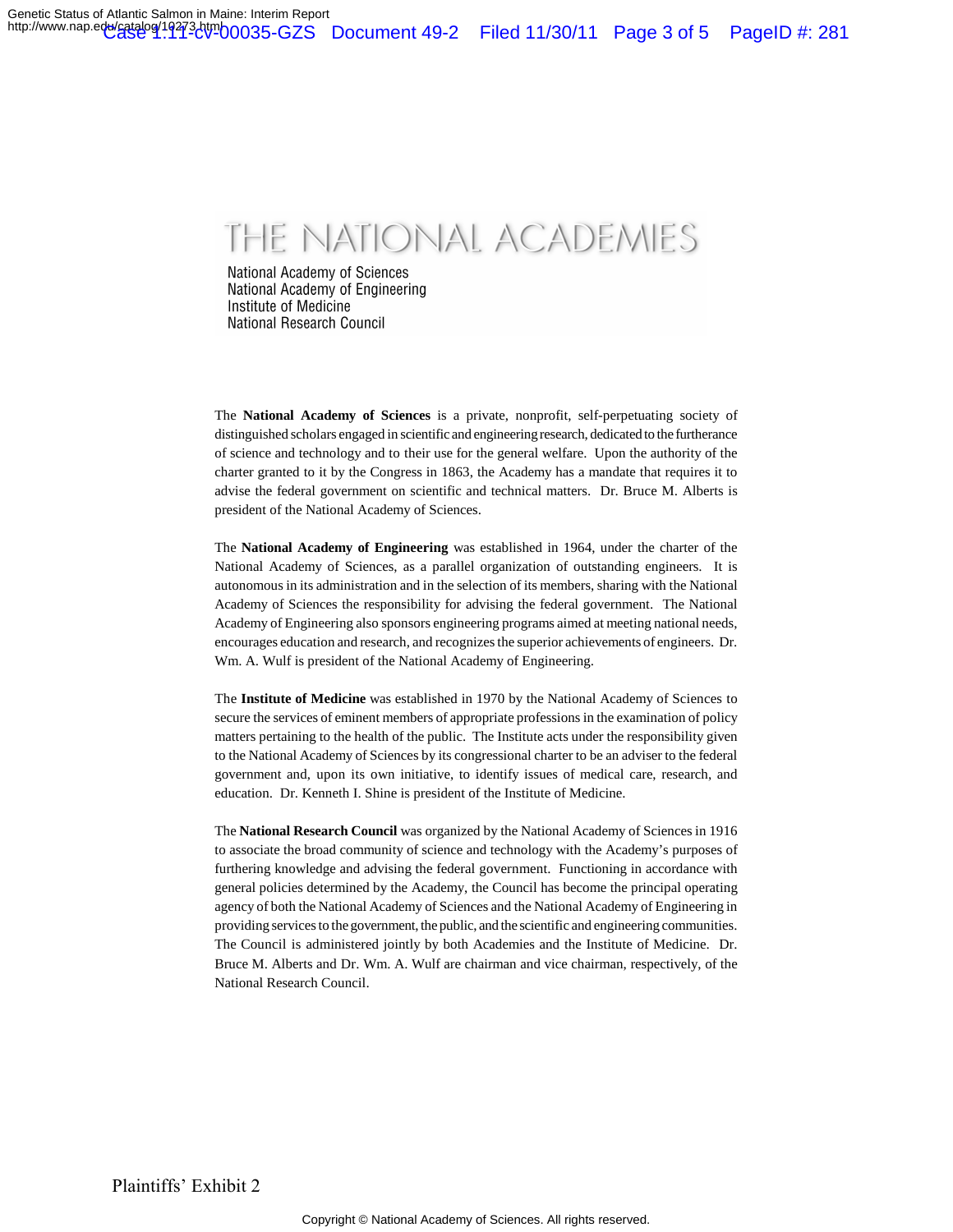### *Conclusions* 47

Stocking clearly has not been completely effective, as shown by declining run sizes over the last 30 years. Whether today's genetic differences represent a remnant of salmon population structure that predates human intervention, following thousands of years of natural selection and genetic drift, typical of salmon occupying different habitats with a variety of environmental circumstances, or whether they represent five to six generations of genetic drift, exacerbated by an increasingly serious population collapse over a short period, is a question that we cannot answer by genetic characterization of neutral genetic markers alone. Any conclusions we draw about the selection/drift dichotomy will necessarily be circumstantial. Suffice it to say that the patterns of variation we see are typical of wild salmon exhibiting the effects of both selection and drift.

Maine Governor Angus King, in his presentation to the committee on June 12, 2001, asked whether we are dealing with Maine salmon or merely salmon in Maine. The distinctiveness of Maine salmon is important, but it is not the whole question, which we consider to have two parts. For the first part, the genetic evidence available for review indicates that wild salmon swimming in Maine's DPS-designated rivers are genetically distinct from salmon swimming in Europe, from those in Canada, and from those used in the Maine aquaculture industry. Collectively, the data are persuasive on these points, from which we conclude that the natural salmon spawning in Maine's DPS-designated rivers are "Maine salmon," not just "salmon in Maine."

The second part of the question is whether these Maine salmon are mainly hatchery-created mixtures or the results of natural processes—including migration, colonization, natural selection, and genetic drift—that occur in network-connected watersheds. More specifically, the issue concerns the relative importance of natural selection over long periods, which influenced the differentiation of Maine's original salmon populations, versus recent genetic drift or a sampling effect related to small populations. Hatchery supplementation—including the movement and mixing of multiple stocks, adaptation to hatchery husbandry practice, and genetic drift—has the potential to alter the gene pool of wild populations. If salmon in Maine are merely the local "farm crop," rather than largely the result of natural processes, they might not be "Maine salmon." We do not have data to answer this question completely.

We can, however, draw some inference from comparisons of the watershed-specific samples of the current DPS rivers. If Maine salmon are an artificial construct of non-river-specific hatchery supplementation, then the separate watershed-specific populations should be genetically indistinguishable. The genetic evidence available for review indicates that the natural populations